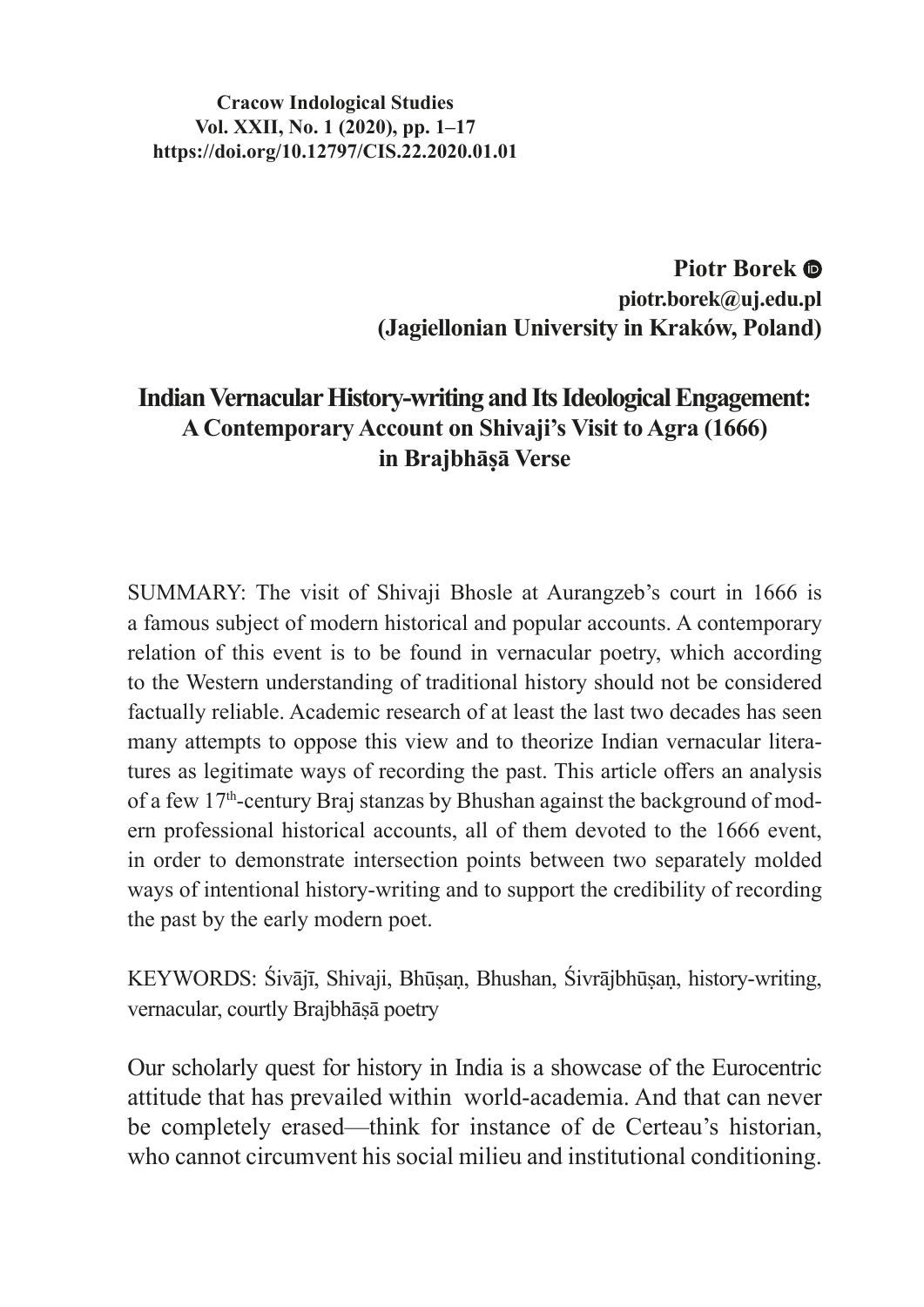As in West-dominated history-writing, "the past is conceptualized and presented according to what happened on the provincial scale of Europe (…) and then imposed upon the rest of the world" (Goody 2006: 1), in academic endeavors history has long remained an indefeasible, almost tangible component of civilization. A reliable account of this quest would become a history of misunderstanding and stereotypes, power and domination, inferiority or superiority complex and of intellectual tenets. However, each of many ways of understanding the term "history" is legitimate up to some point. For instance, it is right to state that India does not have history, or rather did not have it until late colonial times, if we think of it as a field of archival or scholarly investigation. It might seem that substituting the term historical consciousness for history would change the game, but this is not the case. As Sandhya Sharma justifies her search for history in early modern Braj literature:

(i)t was generally held that the skill of history writing amongst Indians and their consciousness of the past evolved as they encountered the West in the nineteenth century. Even those historians who attempted to explore the possibilities of history in vernaculars could at best write 'quasi history'. (Sharma 2011: 158)

Along with consciousness, the presence of a sense of history in precolonial India has been equally disputable. According to Arvind Sharma, who even provides a complex classification of existing opinions on the lack of history,

(…) the view that Hinduism as a religion, or the Hindus as a people, lack a sense of history has been expressed so often as to have become a cliché. Even when scholars have tried to make a more sophisticated as opposed to a clichéd view, the effect has often been to reinforce it. (Sharma 2003b: 1)

Leaving aside the reasons for such denial, a person even superficially acquainted with Indian intellectual traditions may now find it hard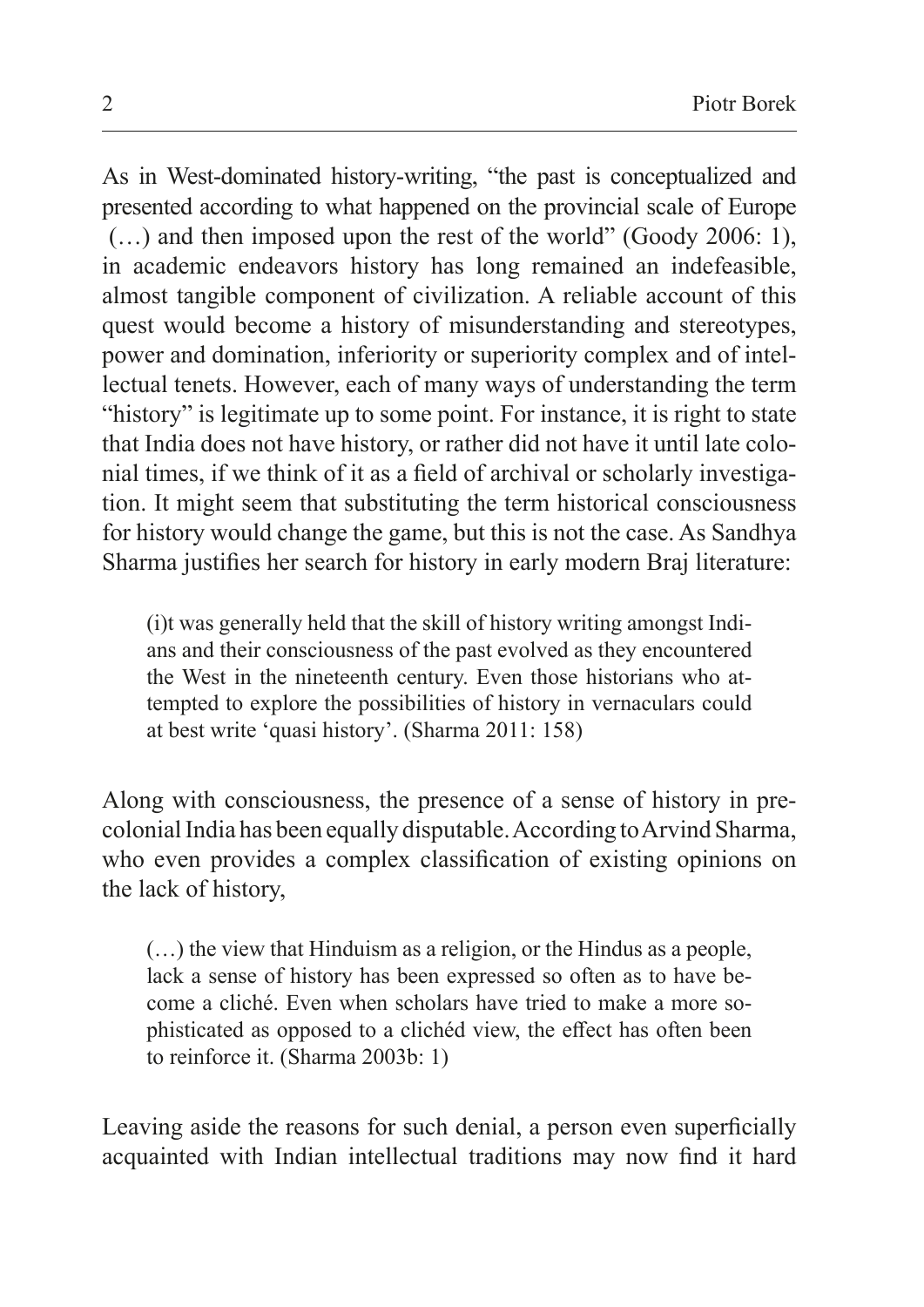to assume that Indians were ever indifferent to the past. They made use of it according to the patterns of their own systems of knowledge and literatures. Vernacular literature to which Sharma refers above offers an enormous field of research in such history at large. Recent decades provide successful attempts to identify and describe ways of recording and using the past by Indians of the early modern period. For a productive theorization of what should be seen as historical composition in South Asia especially noteworthy is the milestone work by Velcheru Narayan Rao, David Shulman and Sanjay Subrahmanyam *Textures of Time* (Rao et al. 2001), vividly discussed in academia (e.g. Mantena 2007, Pollock 2007). The authors offer numerous case studies drawn from South Indian literary cultures. For Braj literature the works by Allison Busch are exemplary (e.g. Busch 2005, 2012, 2014). She covered various patterns by which vernacular poets in  $16<sup>th</sup>$ - and early 17<sup>th</sup>-century North India dealt with contemporary political history. As it became obvious through her case studies, literary compositions that she had put under scrutiny turned out to be intentionally imbued with the past. The past forms an important, if not central, point of interest of poets, who shape its images in tune with their professional agendas. Had the presence of history in those compositions been claimed half a century ago or earlier, it would have obviously raised voices of protest for many reasons. The loudest one would be for lack of objectivity, another one for encountered mixture of myth and reality, yet another for genre, for lack of chronology, etc. By now, the viability of such opinions has been undermined by the postmodernist reflection on history-writing, from Hayden White's critical analysis of historical prose discourse, the narrativist theory of history, and in the specific case of India, the above-mentioned Rao, Shulman and Subrahmanyam. Touching the problem of the literary form of historical composition, they "propose that history is written in the dominant literary genre of a particular community, located in space, at a given moment in time" (Rao et al. 2001: 5). For someone who would still voice an Eurocentric opinion that historical composition should be distinct from belles-lettres, the authors of *Textures of Time*, in the mid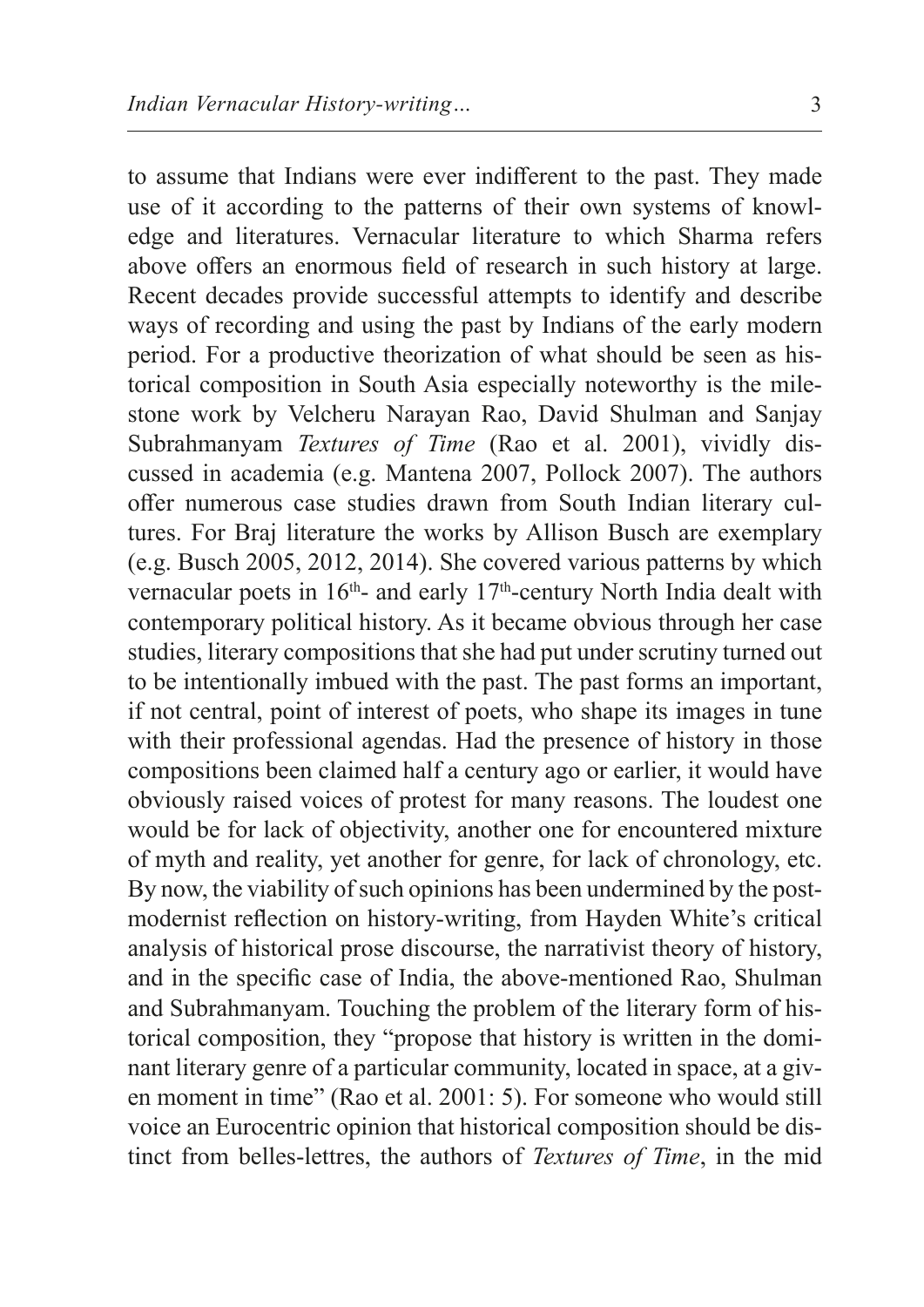of their analyses, answer that there in India, or at least in some literary cultures of the South:

the sifting of sources and work of judgment and integration take place offstage—never as a part of the historiographical document itself. It is as if the historical work has to be presented as a completed aesthetic whole, as part of an accepted literary genre with its own formal features, rather than an edifice that reveals its own scaffolding. (Rao et al. 2001: 96)

The poet-historian I focus on in this paper belonged to a literary culture in which revealing such scaffolding would probably mean losing—if not a job, then at least authority, otherwise necessary for successful reception of history-writing there and then. Within the courtly literary culture of Braj, during its mature stage of the late  $17<sup>th</sup>$ century, a poet who was a member of the elite literary circle *kavikul* (see e.g. Busch 2011: 188–201) proved his professional proficiency and fitness by employing the signature literary genre (cf. Busch 2015: 249) of the *rīti*-style of Hindi literature, which is *rītigranth* or *lakṣaṇgranth*. One may say that the visibility of scaffolding was required but on a different layer of composition. The rhetorical figures had to be named and defined (*lakṣaṇ*), and the purported sense of the oeuvre had to be placed in the so-called illustrations (*udahāraṇ*) or examples of use of those figures. Some of the poets found it necessary, or rather must have been commissioned, to imbue their examples with historical content. One such poetical treatise by Bhushan Tripathi (Bhūṣaṇ Tripāṭhī, 1613–1715) survived until our times, even as part of Hindi literary canon (see e.g. Tripathi 2018: 44–49), thanks to the figure of his Hindu patron Shivaji Bhosle (Śivājī Bhoṁsle), who later on in the  $20<sup>th</sup>$  century was found to be useful to the nationalist agenda in the process of the nationalist historicization of Hindi.<sup>1</sup> The poetical

<sup>1</sup> For more on the concept of nationalist historicization as one of three stages of modern Hindi's constitution, see Dalmia 1997: 147–148.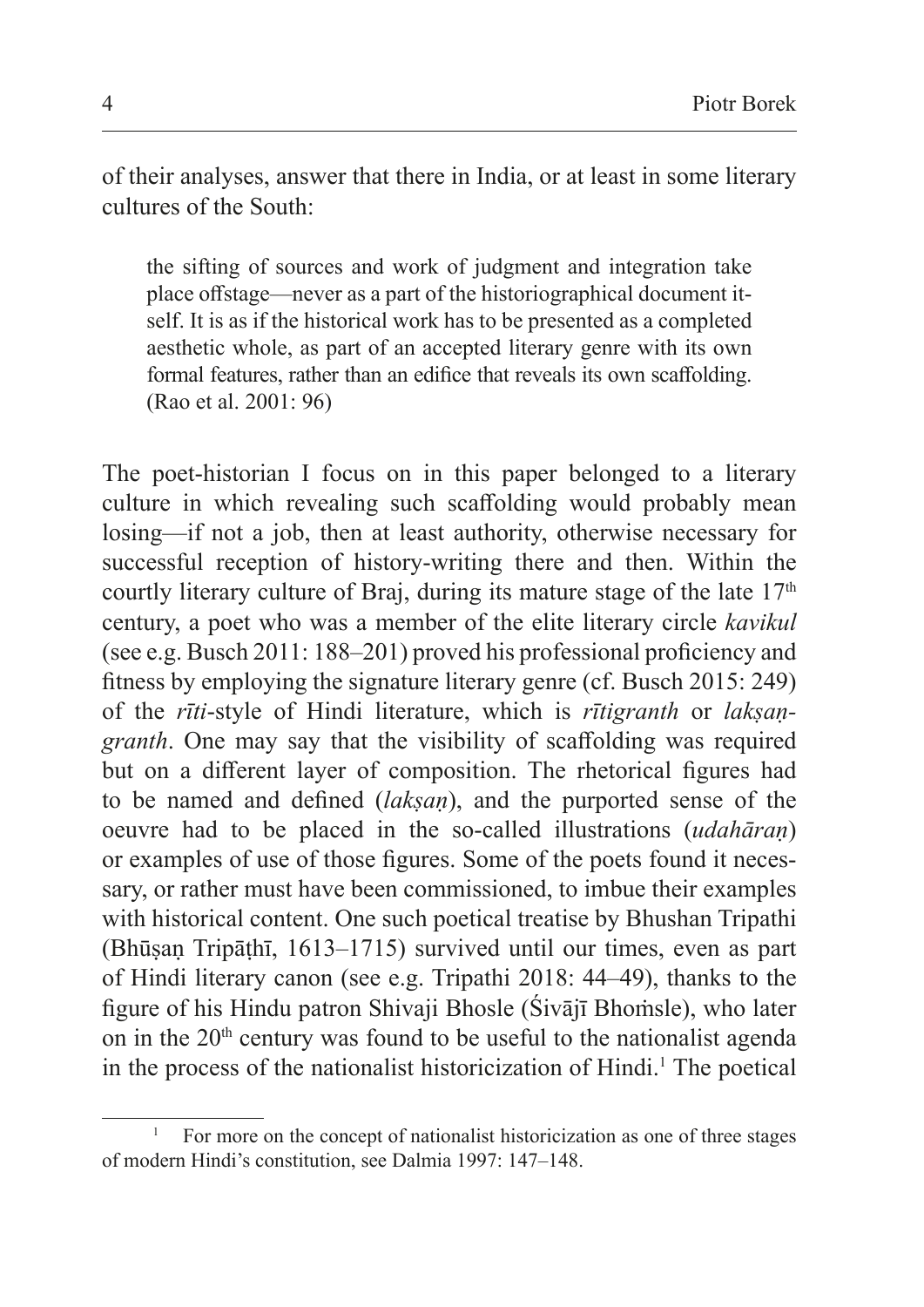treatise *Sivrājbhūṣan* (or *Sivbhūṣan*) was composed in 1673,<sup>2</sup> shortly preceding the royal consecration of Shivaji (1674). The content which can be seen as political history forms one of various topics covered in the poem of at least 347 stanzas.<sup>3</sup> Many of the matters that have been introduced by Bhushan Tripathi are also frequently summoned and discussed by 20<sup>th</sup>-century historians of the Maratha empire and, compared with their works, Bhushan's stanzas appear as a pragmatic representation of his patron's deeds. In order to demonstrate the nature of this representation, I will focus here on a short sequence of events that seems significant for the poem due to the quantitative aspect; it is the main subject of ten stanzas (VB, vv. 33, 74, 135, 169, 179, 186, 191, 242, 252, 292) spread throughout the entire oeuvre. Also, the first stanza on this theme stands for the first illustration of rhetorical figures to be met in the poem in all its available editions and manuscripts. The sequence of events in 1666 leads from Shivaji's visit to Aurangzeb's court until his escape or—according to a single instance that is to be found in the poem—until his journey back home.

Mahendra P. Singh, who analyses a competing representation of the same event in an account by Bhushan's contemporary Kulpati Miśra (Singh 2001), evaluates in modern terms that "[u]ntil this point of time Shivaji was only a regional figure, but after this event he emerged as a national hero" (Singh 2001: 1). Since commissioning *Śivrājbhūṣan* should be perceived as part of the vast preparations for Shivaji's royal consecration, for our poet the significance of such events must have rather relied on a crucial need to position his patron against the superior power of the Mughals. Thus, the notion of national hero should be clearly attributed to  $20<sup>th</sup>$ -century historians of the Maratha empire. Before beginning the analysis of Bhushan's representation, let

<sup>2</sup> For more details on *Śivrājbhūṣan* and its author, see my other papers: Borek 2015, 2016, 2017.

<sup>&</sup>lt;sup>3</sup> The number refers to the shortest available edition, Vishvanāth P. Miśra's (VB), the basic source explored in this article.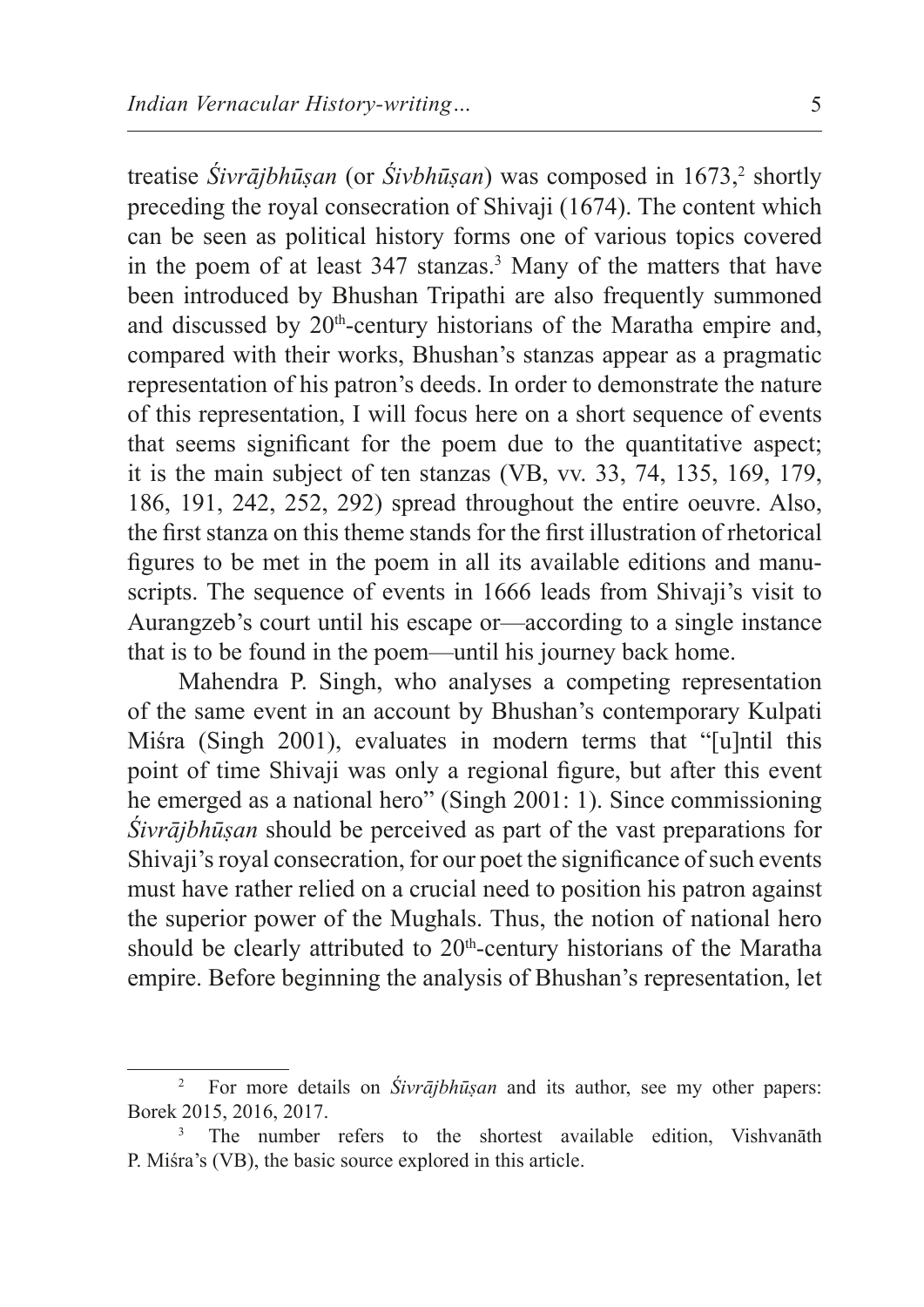us draw a general historical background of the events that directly preceded the famous encounter.

After a series of victorious invasions by Shivaji's troops into Mughal territories and unsuccessful attempts to tame him, the coalition led by the ruler of Amber, Rajah Jai Singh (Jai Siṁh), and supplied from Agra, led to a long-lasting siege of Purandar, one of the key Marathas' fortresses. Shivaji, compelled to sign the agreement (1665), gave away to the Mughal power almost twothirds of his forts and fortresses. The rest could be kept on his commitment to loyalty and service to the Mughal army. Most of the provisions of this agreement were fully executed within three months, and later on Shivaji's forces became part of the Mughal campaign in South India, against the Sultanate of Bijapur. The success of this expedition earned him robes of honor. However, another Mughal venture, the battle for Panhala (Panhālā) fort in 1666 led by Shivaji, did not turn out that successful and the second most prominent Maratha chief, Netaji (Netājī), eventually sided with the Sultanate of Bijapur. As Jadunath Sarkar concludes from studying the secret correspondence of Jai Singh to Aurangzeb (Sarkar 1920: 151), strengthening bonds with Shivaji became now even more necessary. The ruler of Amber convinced the Maratha leader to attend the Mughal *darbār* in Agra. He must have dispelled Shivaji's concerns about the latter's own safety and lured him with a promise of fruitful negotiations. The leader of Marathas secured the forts and fortresses remaining under his direct power and set out for Agra, where he eventually experienced a harsh disappointment. This is exactly the point where Bhushan starts his account as a, let us call him, contemporary historian<sup>4</sup>

The analysis of the subsequent portions of Bhushan's poem provided in this article is a significantly modified version of chapter III.2 of my book published in the Polish language (Borek 2019: 162–173).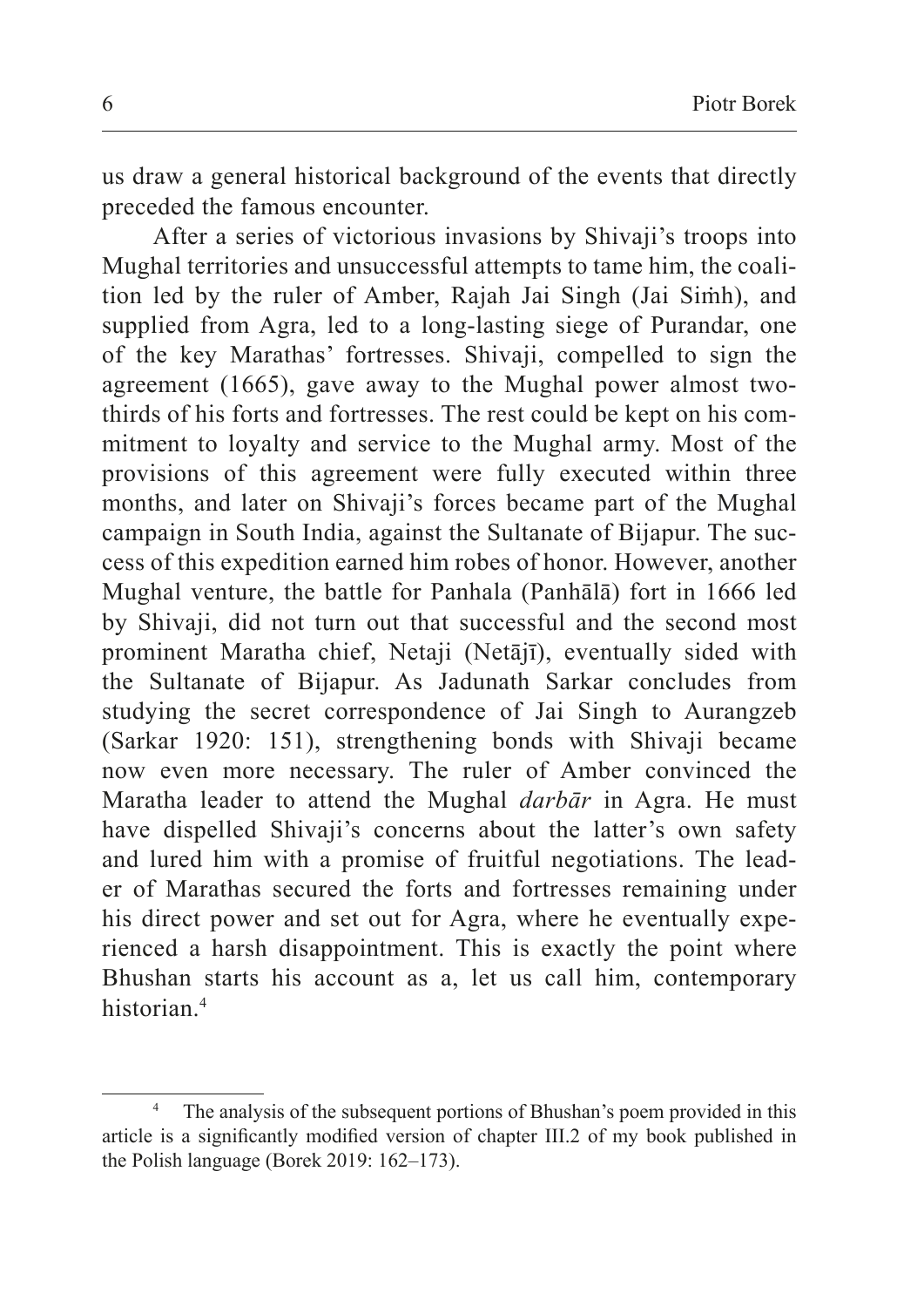*milata*<sup>5</sup>  *hī kurukha cikattā*<sup>6</sup>  *kauṁ nirakhi kīnau sarajā sāhasa jo ucita br̥jarāja kauṁ /*

*bhūṣana kai misa gairmisala khare kiye kauṁ kiye mlecchana murachita karikai garāja kauṁ /* 

*arataiṁ gusulakhāna bīca aiseṁ umarāva lai cale manāya sivarāja mahārāja kauṁ /*

*lakhi dāvedāra kau risānau dekhi dularāya jaiseṁ gaṛadāra aṛadāra gajarāja kauṁ /*

(VB, v. 33)

Assoon asthe Lion-Headman met the annoyed Chagatai,<sup>7</sup> he showed the courage that befits Krishna;

Who has set [me here] as a mere decoration?!—[he] roared and thus made the barbarians faint.

The noblemen who stayed in the Bathhouse $\delta$  began to convince Maharaja Shivaji [to be quiet],

Seeing the rage of the claimant [was] like looking at a powerful elephant coaxed by a mahout.

The very same event has received notable attention in modern historical texts. For instance, two great historians of the Maratha empire, Jadunath Sarkar and Stewart Gordon, provide parallel accounts of the famous visit of Shivaji in Agra in 1666 (see e.g., Gordon 1993: 77–78, Sarkar 1920: 152–162). According to their narratives, Shivaji

<sup>5</sup> In the process of critical reading, the word *malata* has been emended on the basis of the correspondent v. 34 in Śyāmbihārī Miśra's edition (ŚB).

The word *cakattā* has been emended here on the basis of the correspondent v. 34 in ŚB edition and v. 32 in the manuscript (MS).

<sup>7</sup> In the entire poem, the Lion-Headman (*sarjā*—headman, chief, lion, tiger) is synonymous with Shivaji. Various contexts leave no doubt that the name Chagatai, otherwise referring to people in history who claimed themselves descendants of the 13th-century Mongol Empire, should be reserved here exclusively for Aurangzeb.

The word *gusulakhāna* translated according to the meanings drawn from dictionaries of Hindi, Urdu and Persian (see respectively *guslakhānā* in HŚS: 1321, *gusl-xānā* in OHED: 271 and Platts 1884: 771, *gusul-xānā* in Steingass 1892: 888) as a bathhouse, denotes probably an audience room. An argument supporting my presumption can be found in a Rajasthani letter by Parkaldas, who provides another account of the events in Agra (see Singh 2001: 104–105).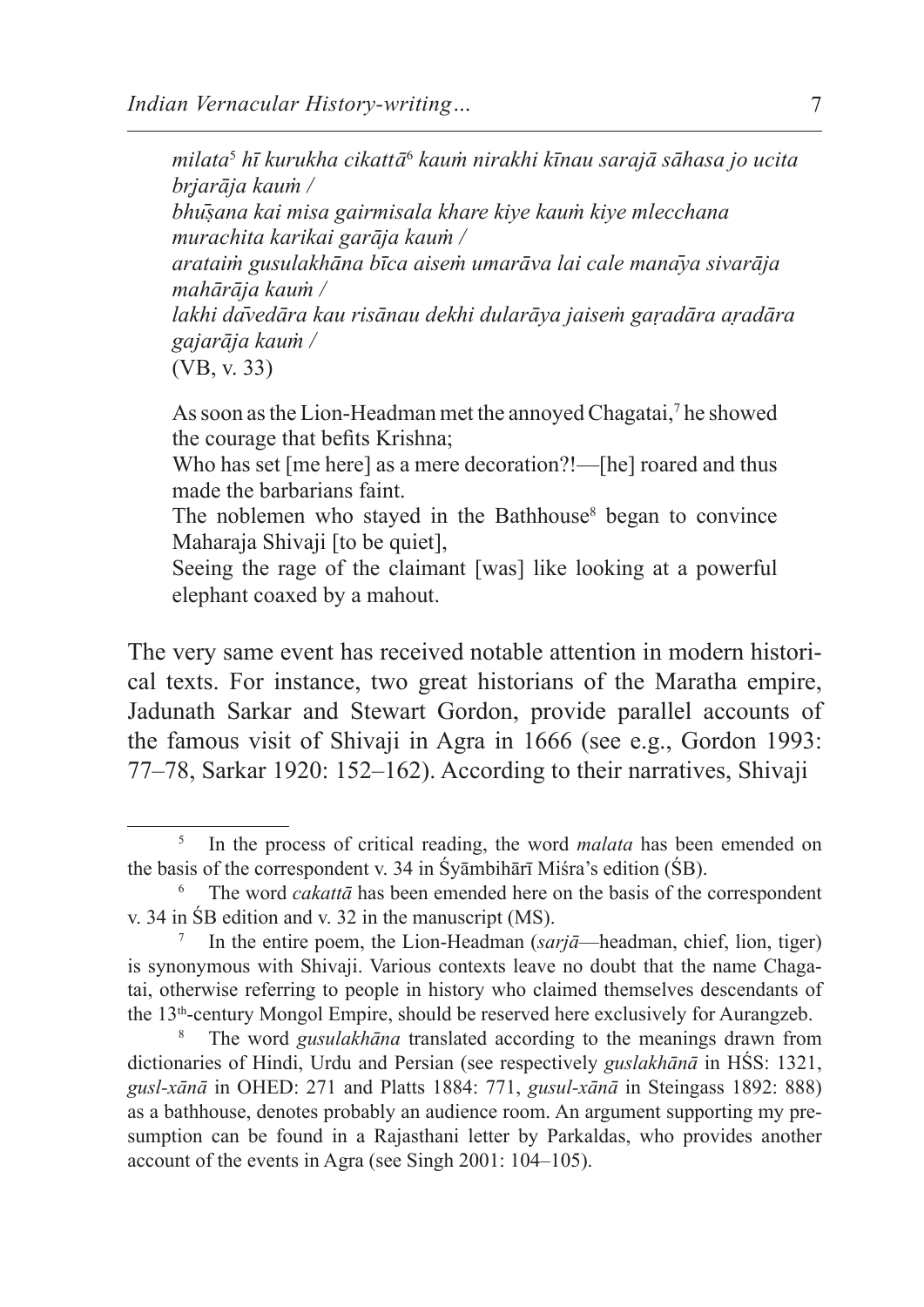must have felt humiliated as he was ordered to stand in the third row, next to *pañc-hazārī* commandants, much lower in rank than him, and behind other commanders (*mansabdār*) of Aurangzeb's army. He considered this as an insult and an inferior treatment. He rebelled and thus ignited a huge stir at the court in Agra. This part of their accounts remains in line with the poetical representation that can be found in most of Bhushan's stanzas devoted to the event.

The most meaningful discrepancy between modern reconstructions and Bhushan's relation lies in the object of victimization. The poet focused on the Lion-Headman's anger, symptomized by an untamable roar that made the barbarians (*mlecchana*)<sup>9</sup> faint. Interestingly, J. Sarkar explicitly states that it was Shivaji who lost consciousness, though with the help of appropriate sources he justifies the behavior which might be somewhat unfavorable to the image of the great hero:

Stung to fury by what he considered a public humiliation, Shivaji expostulated with Ram Singh<sup>10</sup> in a high tone, and even wanted to commit suicide rather than outlive such a shame. Ram Singh, alarmed at this unexpected development and the breach of Court etiquette caused by Shiva[ji]'s loud voice and violent gestures, tried his best to pacify him, but in vain. Swelling with suppressed anger and fretting within himself in bitterness or mortification, Shivaji felt down in a swoon. (Sarkar 1920: 159–160)

A slightly different narration, nevertheless close to Sarkar's, has been offered by Gordon. He describes Shivaji's reaction to Aurangzeb's insufficient concern with his person as follows:

Shivaji was brought forward in the audience and gave one thousand gold mohars and two thousand silver rupees as expected presents

<sup>9</sup> A frequent use of this term in *Śivrājbhūṣan* is simultaneously being linked to, usually Muslim, opponents to Shivaji's political and martial powers.

<sup>10</sup> Ram Singh (Rām Siṁh), Rajah Jai Singh's son, was sent with Shivaji to Agra.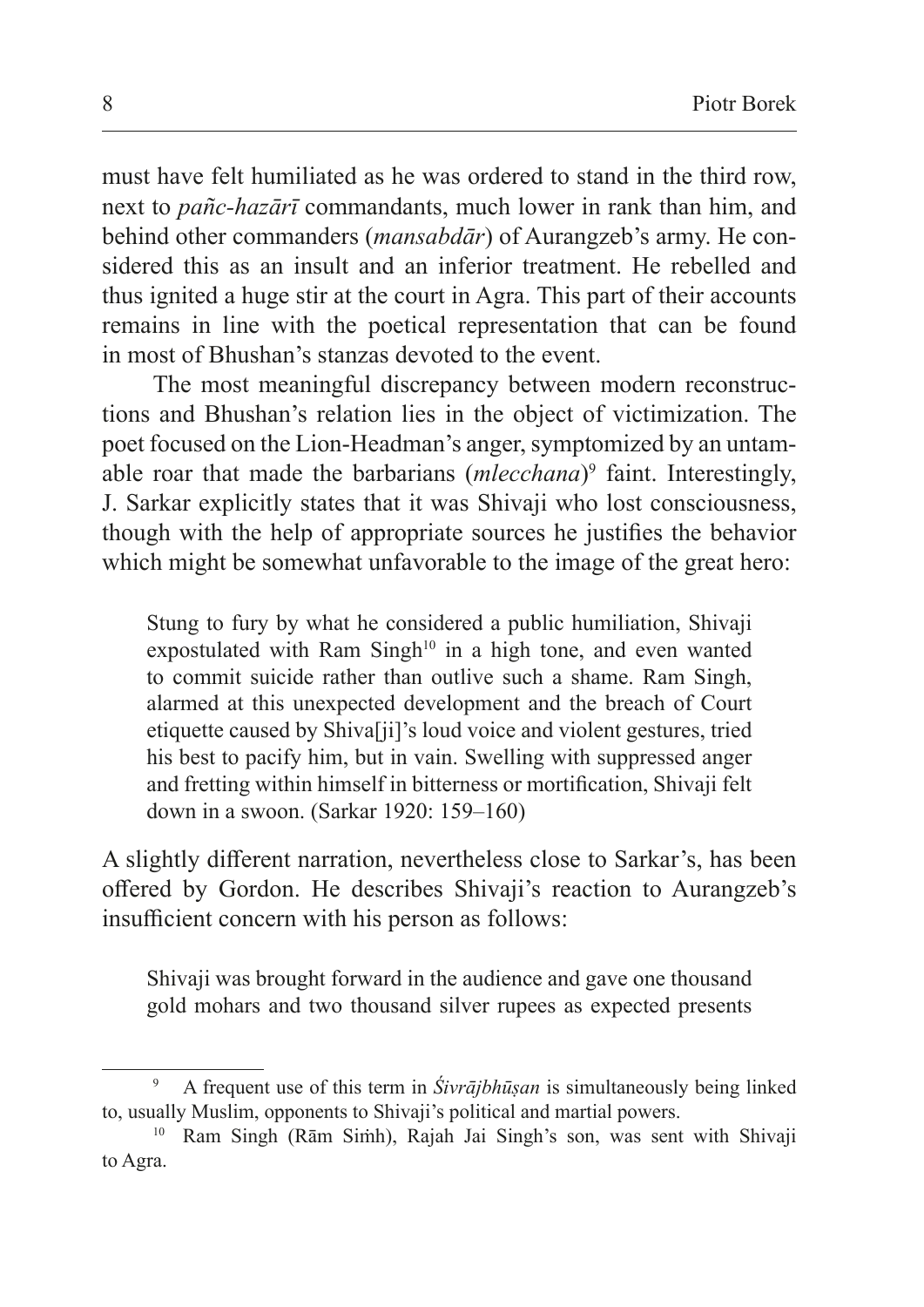to the emperor. The emperor neither spoke to him nor acknowledged his presence. Shivaji was then made to stand with relatively low-ranked nobles. He made a scene, refused the honorary robes offered to him, and stalked out of the audience hall. Except for the intercession of a powerful noble, Shivaji and his son would have been killed within days. Even with a high noble's surety bond for his good behavior, Shivaji was confined to his house while factions attempted to influence the emperor's decision regarding his future. (Gordon 1993: 77–78)

For Gordon, the image of this incident in Agra is a perfect illustration of the difference in Aurangzeb's and Shivaji's perceptions of the latter's actual military and political positions.

In fact, an interesting discrepancy among the three narratives cited above can be noticed. If we reduce the comparison to the nature of the agency attributed to Maratha's leader, we notice that only the first account—which is so far the only contemporary one—depicts the enraged Shivaji as a strong and independent individual. Even if he is difficult to deal with, this is a consequence of his high status. It has been expressed twofold: 1) literarily, Shivaji needs to be convinced, persuaded or conciliated if not actually propitiated, and this can be felt in the original text upon the encounter of the verb *manāya*; 2) figuratively, by a conventional comparison to a powerful or high breed elephant, an element welcome in the high-ornate neoclassical poetry drawing on Sanskrit *kāvya*'s resources (see e.g. Edgerton 1931). In both other texts Shivaji becomes noticeably weaker as he either swoons or requires somebody else's support. The greater agency attributed to Shivaji in Bhushan's contemporary text is noteworthy not only in comparison to the modern accounts by Sarkar and Gordon, but also in relation to another contemporary account of the incident. Thus, Kulpati Miśra in *Sevā dī vār* convinces his audience that Shivaji was saved only thanks to Ram Singh. Such an assertion must have been the result of a political decision, since Jai Singh's son was most probably Kulpati Miśra's patron at that moment (Singh 2001: 203–204). The poet does not suggest any bad disposition or weakness on Shivaji's part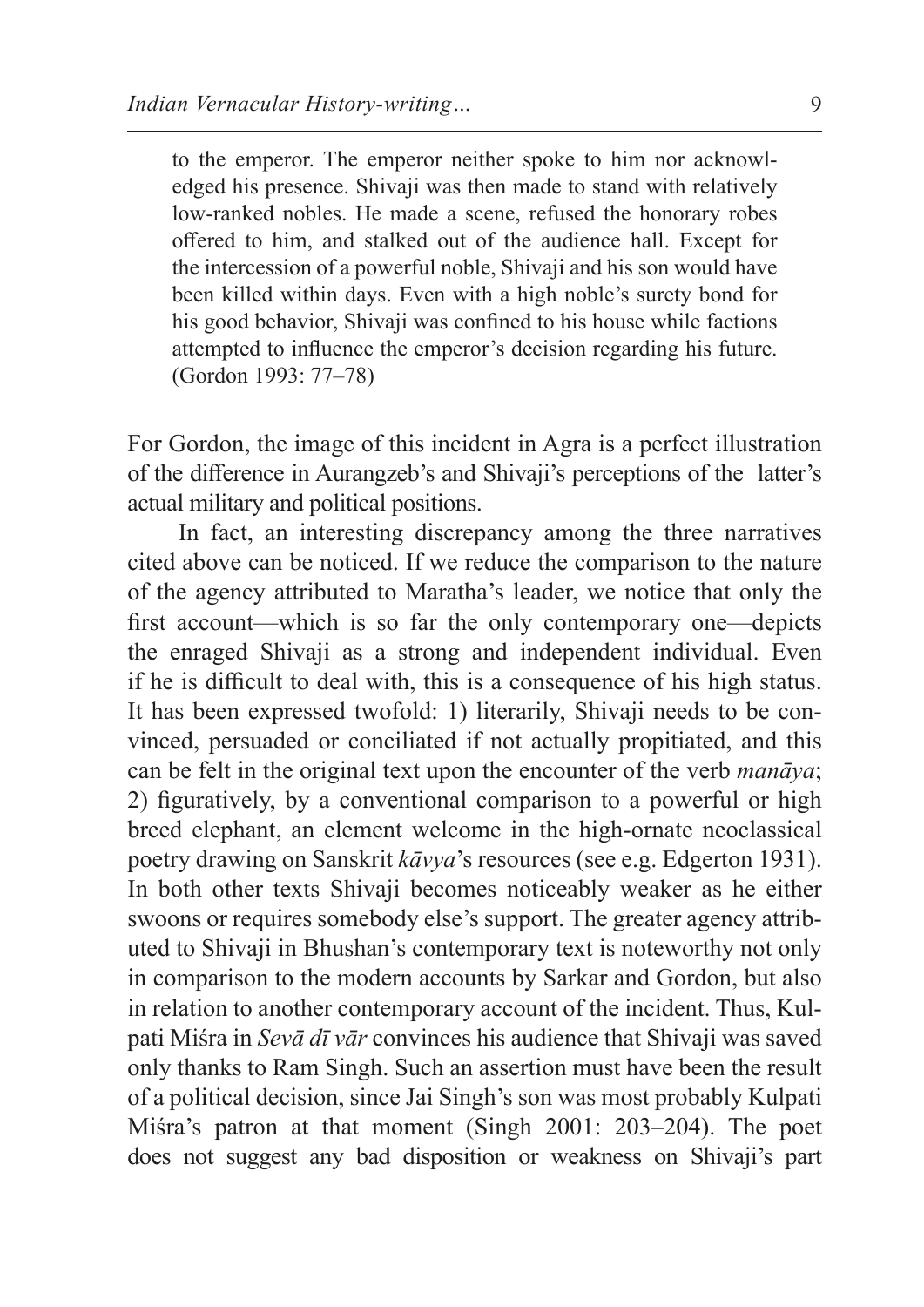(Singh 2001: 203); however, if one acknowledges that Ram Singh was obliged by his father to guarantee Shivaji's safe stay at Aurangzeb's court, it certainly influences our understanding ofthe text. Shivaji, afraid of going there and convinced by Jai Singh to participate in the Mughal *darbār*, could have understood the developments as a result of a planned attempt against himself. I may conclude here with a question: was *Sevā dī vār* Ram Singh's insurance policy after Shivaji's escape from Agra?

By no means should one expect in a  $17<sup>th</sup>$ -century poem produced in India the ideal of objectivity prescribed to the historian in  $19<sup>th</sup>$ -century Europe by Leopold von Ranke. The patron's self-interest must have been the main reason influencing the way the poet shaped most of the images, also the one of Shivaji's flight from Agra. It is not only three other authors who essentially agree among themselves that the Maratha leader escaped from there. Bhushan also does not hide it throughout most of his work. However, in one stanza he offers a slightly different account, constantly attributing to his patron the right and power to make his own decisions:

*āvata gosalkhāne aiseṁ kachū tyaura ṭhāne jānau avaraṅgahū ke prānana kau leva hai / rasa-khoṭa bhae teṁ agoṭa āgare mauṁ sātauṁ caukī nāṁghi āya ghara karī hada revā hai / bhūṣana bhanata mahī cahauṁ cakka cāha kiyau pātasāha cikkāta kī chātī māha chevā hai / jāna na parata aiseṁ kāma hai karata koū gandharaba devā hai kai siddha hai kai sevā hai /* (VB, v. 74)

Approaching the Bathhouse he casts such a glance as if he were going to take Aurangzeb's breath.

Disgusted with his own sojourn in Agra, he leapt over the seven outposts, arrived home and set the border on Narmada.

Bhushan says: he desired all directions of the Earth and thus wounded Chagatai emperor's heart.There is no way to learn who does such things—is it Gandharva or god, *siddha* or Shiva[ji]?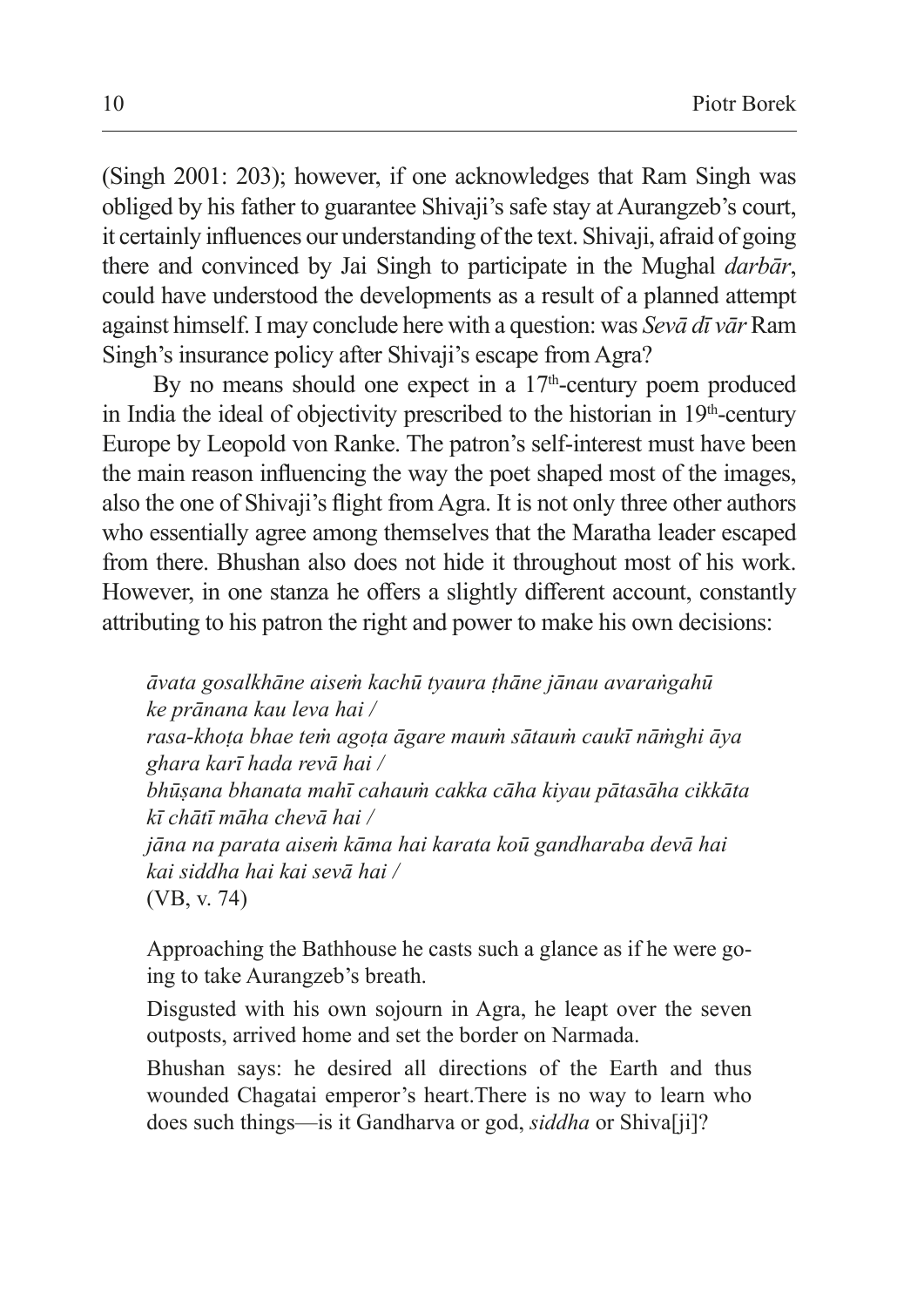The first line (VB, v. 74), read along with the previously quoted stanza (VB, v. 33), reveals the poet's insistence on presenting the agency of the leader's image in front of the emperor. In the second line (VB, v. 74), by stating Shivaji's disgust with his stay at the court, he makes it even clearer and zooms out of a single event towards a wider history of Marathas' empire. None of the information provided here goes against the narratives of the professional 20<sup>th</sup>-century historians. Moreover, this short account contained in the first half of the stanza maintains chronological accuracy, which is to be frequently observed in *Śivrājbhūṣan*. But these are not only credibility and chronology that bring Bhushan's relation close to the basic premises of what we consider to be professional history writing. A sudden zoom out of one event toward a wider territorial success suggests a certain cause and effect relationship. Then, the third line (VB, v. 74) is focused on Shivaji's ambitions and thus it forms a statement which provides a historical explication of Shivaji's success. Aurangzeb's disappointment or his "wounded (…) heart" (VB, v. 74) may refer here to two things:

1) Shivaji's further military and political success;

2) the ambition manifested in his arrogant attitude or claim expressed at the *darbār*.

Sarkar in *Shivaji and his times* comes to a conclusion that the emperor felt lifelong regret because of what Shivaji's escape meant to him afterwards. He quoted a version of Aurangzeb's last will in which the latter attested that a minor negligence or carelessness resulted in "the flight of the wretch Shivaji", which led to years of distracting campaigns (Sarkar 1920: 174). Bhushan does not make a similar statement as his poem had been composed more than three decades before Aurangzeb's death. However, in light of the posterior source quoted by Sarkar (i.e., Aurangzeb's will), the poet's account seems more credible to the Western reader suspicious of the historical value of high-style poetry.

Another stanza by Bhushan also suggests that the emperor must have expressed deep concern about the situation before 1673 or the date of composition of *Śivrājbhūṣan*: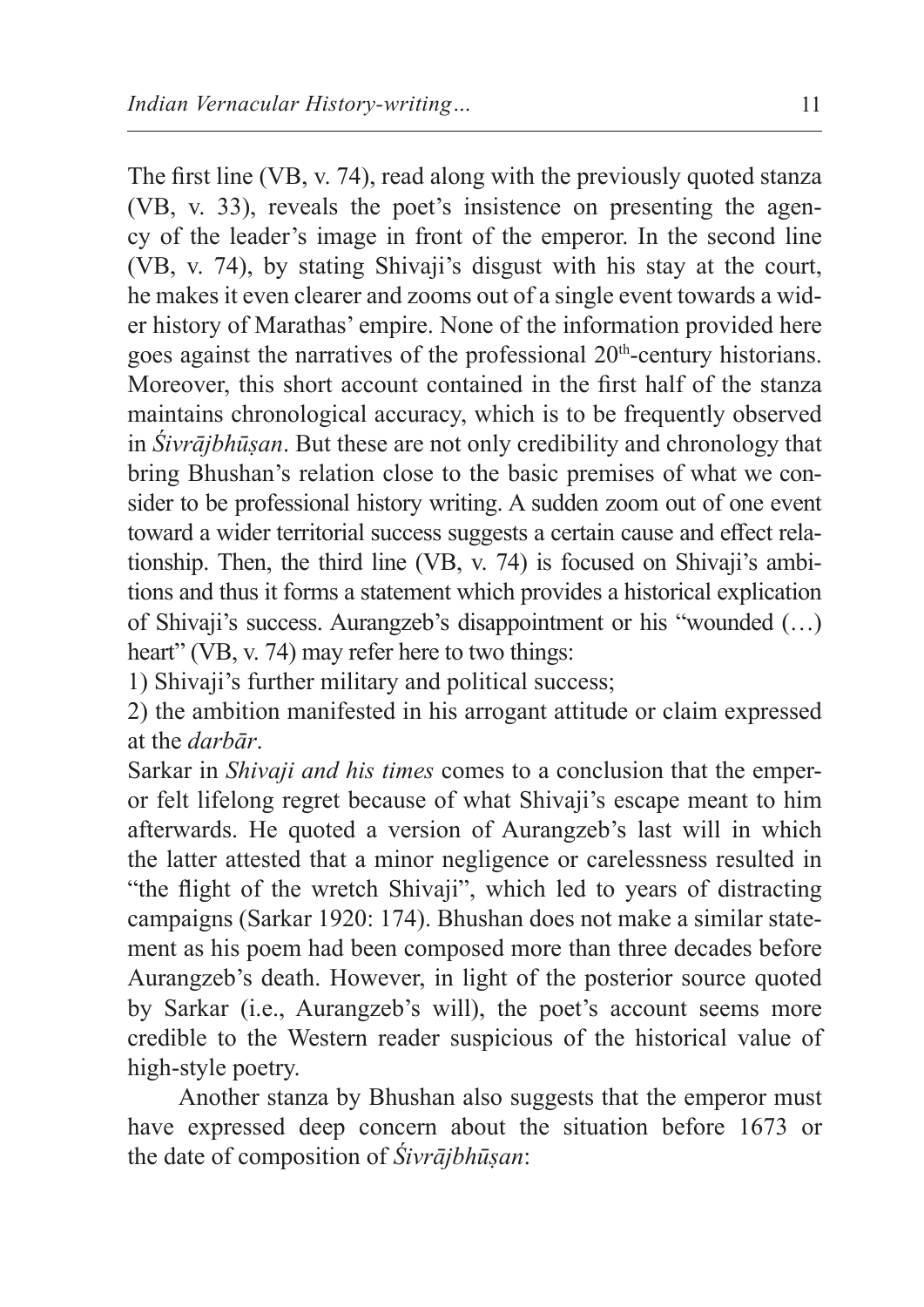*pañca-hajārāna bīca kharā kiyā maiṁ usa*[ ]*kā kucha bheda na pāyā / bhūṣana toṁ kahi auraṁgajeba ujīrana soṁ behisāba risāyā/ kammara kī na kaṭārī daī isa nāma ne gosalakhānā bacāyā / jora sivā karatā anaraththa bhalī bhaī haththa hathyāra na āyā/* (VB, v. 191)

I cannot comprehend why you (or: I) made him stand among *pañc-hazārī* [commandants]!

[According to] Bhushan, this is what immeasurably enraged Aurangzeb says to [his] ministers.

The Bathhouse has been saved only because Shivaji was not allowed [his] dagger.

He would use force! How fortunate it is that he had no weapons at hand!

On which sources Bhushan based the factual content of this stanza we do not know.11 Still, it would be hasty to suggest that the poet merely forged Aurangzeb's words to give free rein to his own imagination. At the minimum, he could have concocted them in order to relate a historical "truth" more relevant for the Marathas' new dominium than for the authority of the Mughal Empire. Had we had no other historical narrative confirming Aurangzeb's regret, we would not be eager to believe Bhushan. And this is mostly because history in a form of ornate poetry is generally not considered history in our terms. Besides, it is also worth noticing that our poet quoted the Mughal Emperor several times and he did so in an anecdotal form. When reading different parts of the poem, it is hard to overcome a strong impression that whatever Aurangzeb says is either incredible or just funny (see e.g. VB, vv. 84, 86). But the audience at the court—since we talk about  $17<sup>th</sup>$ -century courtly poetry, probably still performed on a much higher scale than circulated in the form of manuscripts—must have expected not only a mere aesthetic experience,

<sup>&</sup>lt;sup>11</sup> According to a single stanza ( $\overline{SB}$ , v. 29), which is to be found only in some editions of the text (it is not in VB and MS, the main sources used in this article), Bhushan might have even been an eye-witness of Shivaji's deeds. For a translation and a comment on this verse, see Borek 2015: 42–43.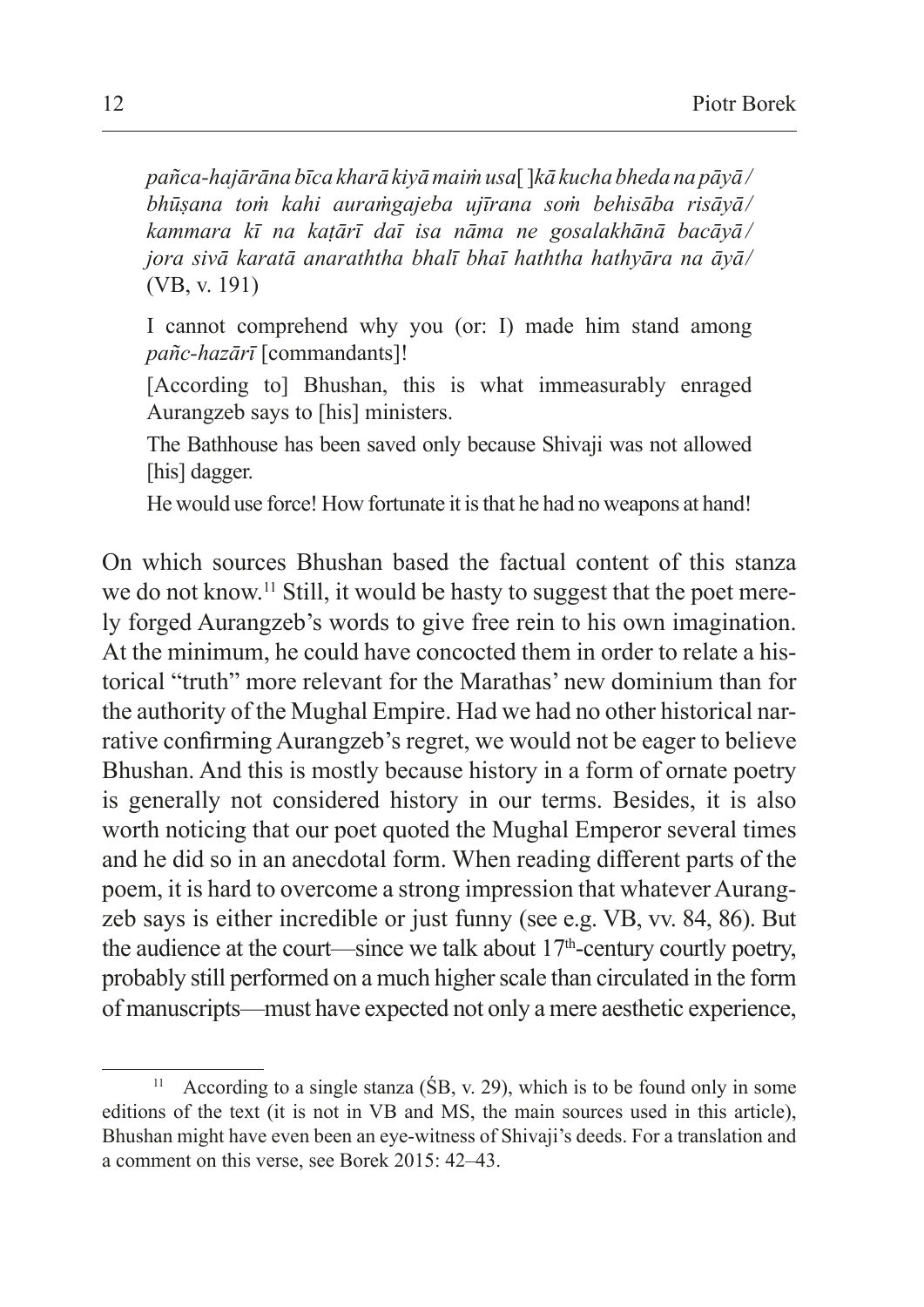but also entertainment. Facts, if they were to be included in the poem, could not be separated from the poetical figures that were tools to fulfil audience's manifold expectations.

Most evidently, the history exposed here by Bhushan was governed by the political ideology of the new dominium at the time of its dynamic rise to power. The poem as a whole provides multiple arguments supporting the assumption that elevating the status of Shivaji and seeking ultimate recognition for his rule in the complex geopolitical arena of 17<sup>th</sup>-century India must have been fundamental for the poet's literary agenda. For a conclusion, let us observe one more such example in which Bhushan instrumentally used the history of famous encounter at the *darbār*:

*bīra*<sup>12</sup> *baṛe-baṛe bhīra paṭhāna kharo rajapūtana ko gana bhārau / bhūṣana āi tahāṁ sivasāha liyau hari auraṁgasāha ko gārau / dīnau kujvāba dilīsa koṁ yauṁ ju ḍaryau saba gosalakhāno ḍarārau / nāyau na māthahi dacchinanātha na sātha meṁ saina na hātha hathyārau /* (VB, w. 169)

The greatest heroes standing in the crowd, Pashtuns and cluster of eminent Rajputs!

King Shivaji joined [them] and belittled Aurangzeb's pride— Bhushan [says].

Vehemently incensed, he expostulated against the lord of Delhi, so everyone in the Bathhouse got scared.

The lord of the South did not bow [though] he had no army [with him], no weapon in hand!<sup>13</sup>

<sup>12</sup> The initial letter *ra* has been emended here to *bīra* on the basis of the correspondent verse of the manuscript (MS).

<sup>&</sup>lt;sup>13</sup> As the reader might have noticed, previously quoted stanzas (VB, vv. 33, 74, 191) were meagre in any references to mythical or religious themes, though Bhushan usually makes ample use of them throughout his oeuvre, regardless of whether he covers history or discusses other issues. The last passage presented in this paper (VB, v. 169) is completely devoid of such references. For many Western readers it can be misleading as they may still look for history in portions cleared of the apparently mythical layer. A close-reading of this poem permits one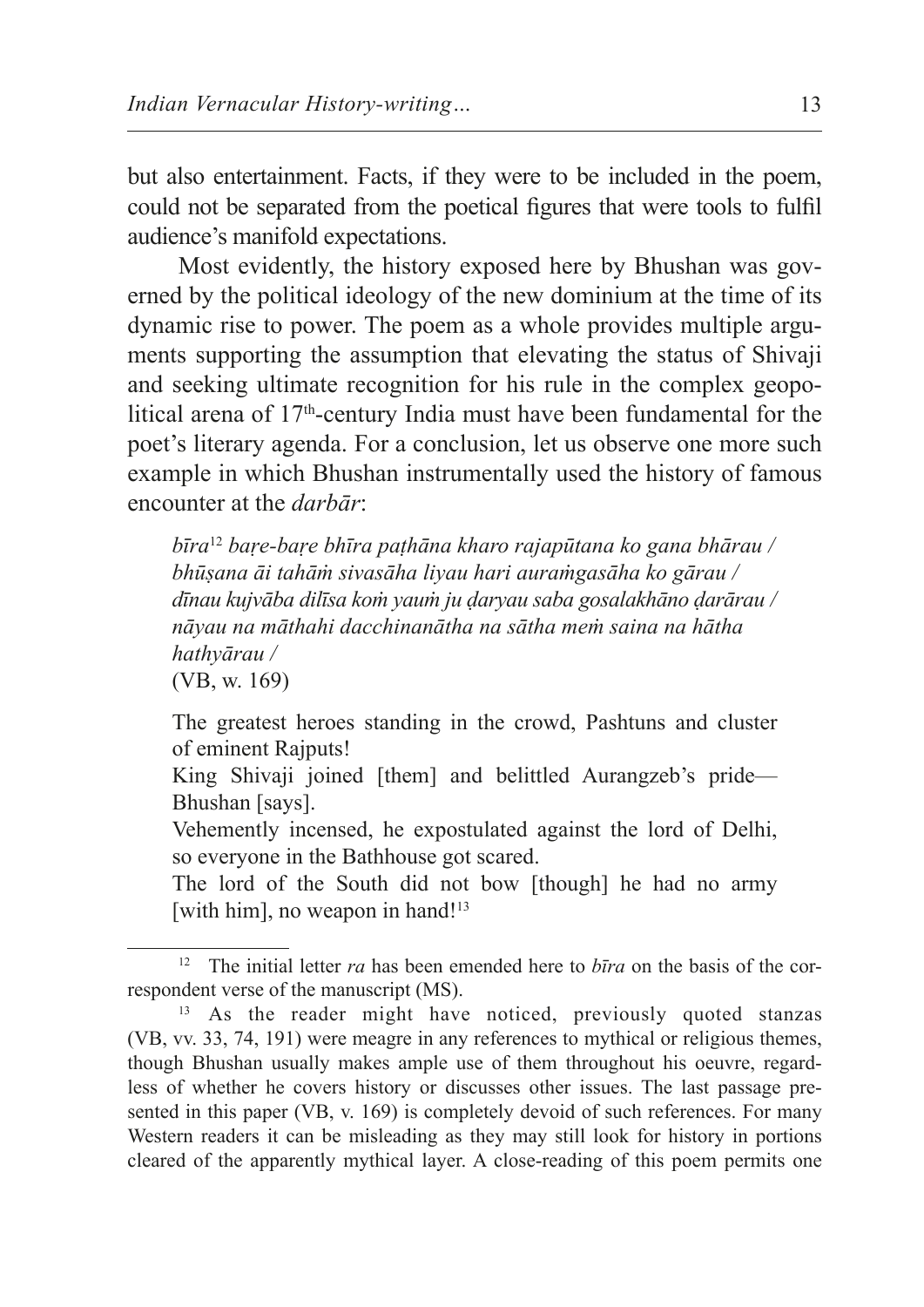This static picture of the audience hall eventually becomes animated only through the agency of the hero. In the last verse, literal to such a point that it does not resemble much high-style poetry, Shivaji does not bow even to the supreme political power. Taken out of the context of the other stanzas devoted to the same event, we may read it just as an unlikely or at least exaggerated image, a construction of a new myth, and by no means a representation of the past. In fact, this stanza can be read as an example of a deeply political use of history concerning an event related in other portions of the poem.

As Hayden White has proven in his analyses of historiographical texts, the narrative is never free from ideology. Following Karl Mannheim, he states that

(…) ideologies could be classified according to whether they were "situationally congruent" (i.e., generally accepting of the social status quo) or "situationally transcendent" (i.e., critical of the status quo and oriented towards its transformation and dissolution). (White 1998: 167)

The presence of ideology in *Śivrājbhūṣan* appears as a feature common for both courtly Braj poetry and what we consider today as professional historical narratives. Among many issues that make both types of registering the past different from each other is that in those of Western origin the ideology was either not intended by authors or not suitable with the ideals shared by professional historians. Still, it was present. In Bhushan's 1673 poem, much earlier than professional history theorized by von Ranke and criticized by White, one certainly observes that a situationally transcendent ideology is manifest. Moreover, it appears to be part of the author's agenda constituted within institutional frames. Is this an argument enough to consider

to formulate a preliminary assumption that the presence of such a layer is no tool at all for the discernment of history. However, this observation needs to become a subject of a separate discussion.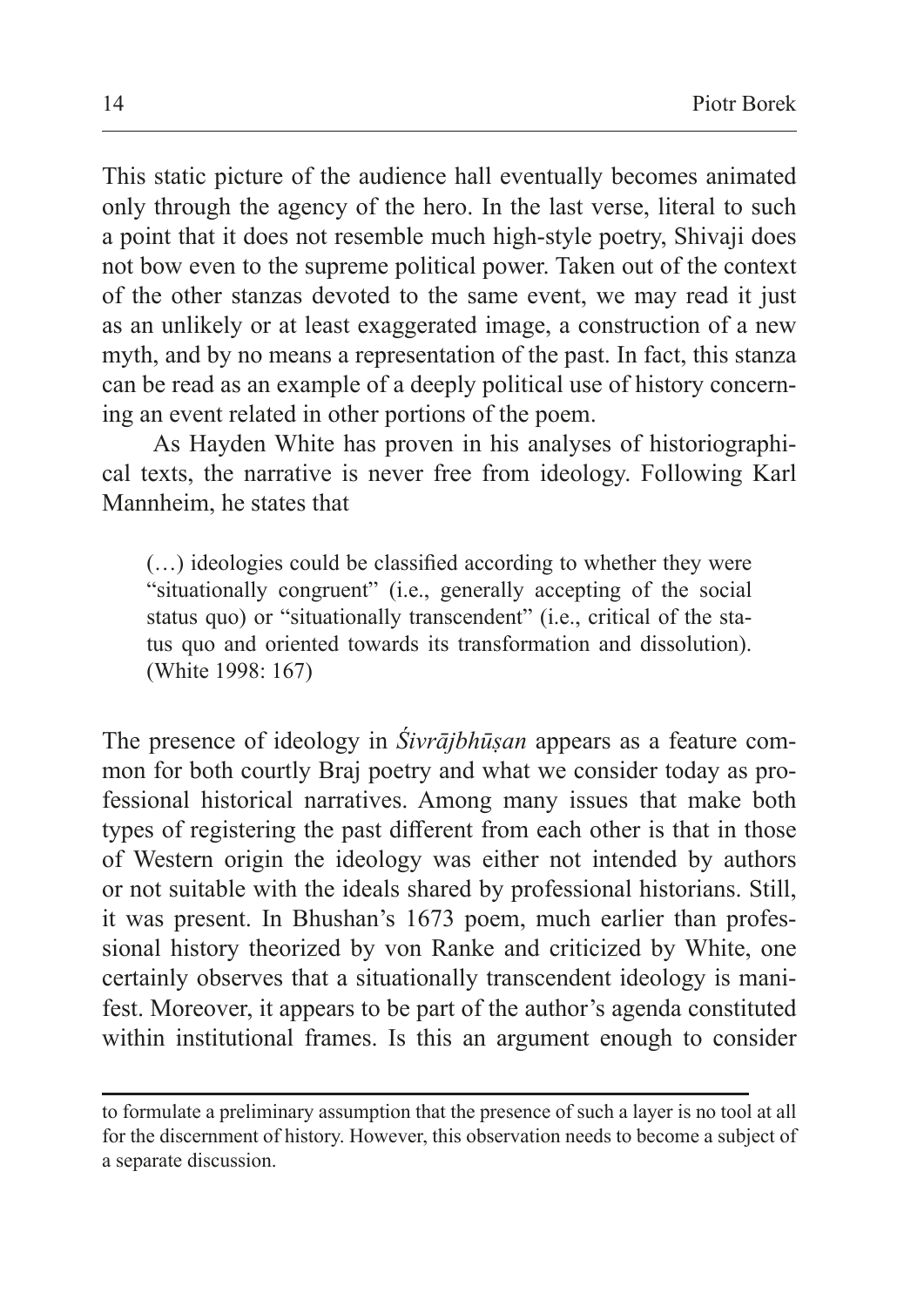a high-style *rīti* poem a lower quality type of history-writing than prose productions? In no case do I mean to diminish the value of the latter or to suggest that the irreducible ideological background makes their credibility equal to Bhushan's poetry. Contrariwise, Sarkar's and Gordon's narrations served to me as minimal sources of validation of the historical value of *Śivrājbhūṣan*. We may be unable to trace the sifting of sources in early modern modes of recording the past, whilst it is possible in the case of academic history. But this again cannot serve as an argument to discredit historical sense embedded in Indian intellectual traditions. Not only because Bhushan relates contemporary history, which makes its nature utterly different than 20<sup>th</sup>-century narrations on 17<sup>th</sup>-century events, but mainly because the most current and accepted forms of composition in Braj courtly literary culture and contemporary Western or Western-oriented world were dissimilar. What may be the most misleading for us today in perceiving the value of Bhushan-like poets for historical knowledge is an ostensible lack of distinction between eulogy and historiography in poetry. But this, as I believe, is due to an insistent Eurocentric presupposition that history is and can be written only as a separate, one-purpose composition.

## **References**

#### **Primary sources**

- MS = *Śivrājbhūṣaṇ*. Manuscript no. 54 (new no. 27). 52 folio. Location: Bhandarkar Oriental Research Institute in Pune. (Date of acquisition: 1898–1899).
- ŚB = Miśra Ś. 1989. (ed.). *Bhūṣaṇ granthāvalī*. Vārāṇasī: Nāgarīpracāriṇī Sabhā.
- VB = Miśra V. P. 1994. (ed.). *Bhūṣaṇ granthāvalī*. Naī Dillī: Vāṇī Prakāśan.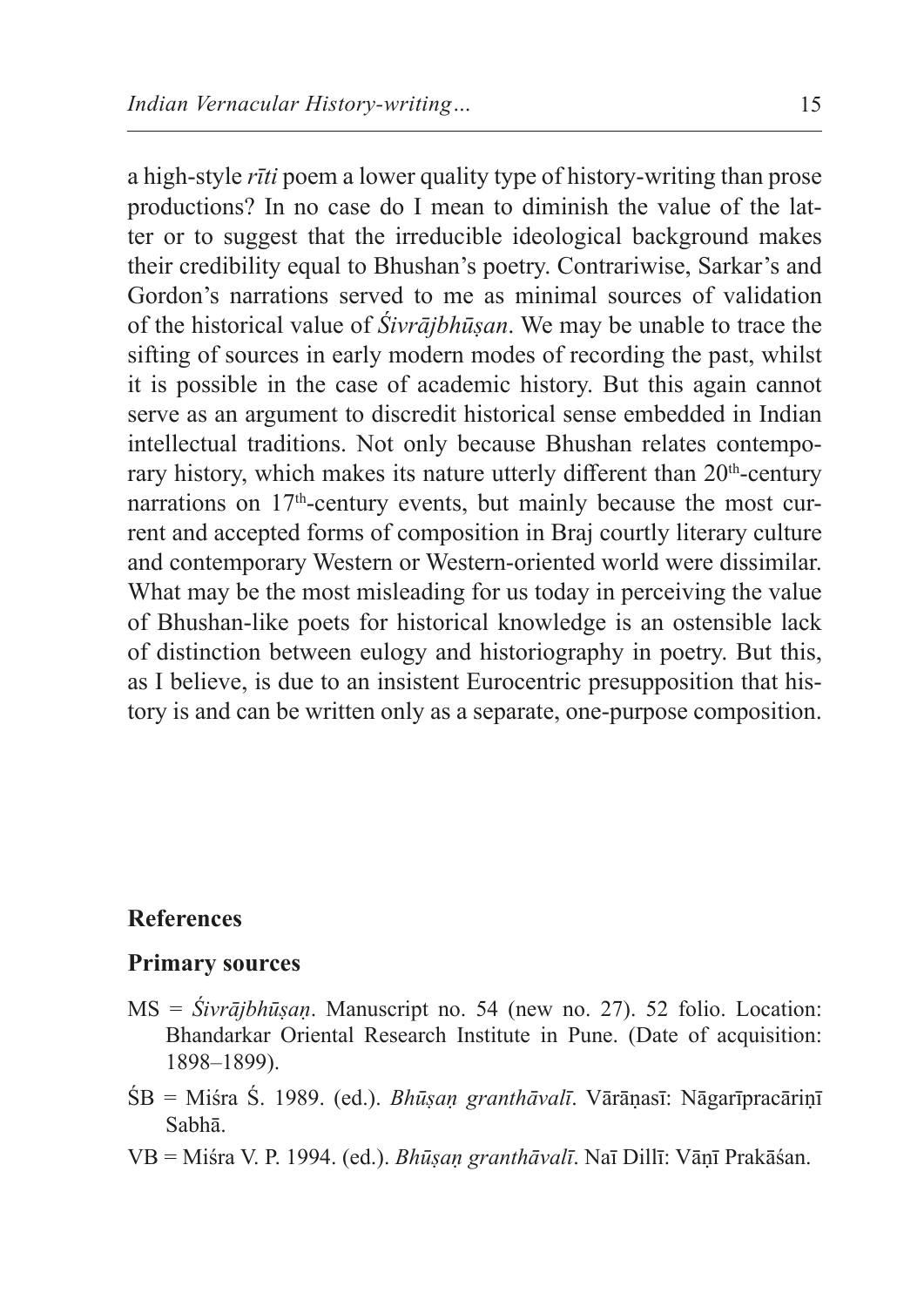#### **Secondary sources**

- Borek, P. 2015. The Reliable Poem. A 17<sup>th</sup>-century Hindi Poet in his Words. In: *Cracow Indological Studies* 17: 29–48. https://doi.org/10.12797/ CIS.17.2015.17.03.
- —. 2016. Recognition through Traditional Values. A Literary Representation of dāna as an Essential Way of Boosting Royal Worthiness. In: *Cracow Indological Studies* 18: 211–239. https://doi.org/10.12797/ CIS.18.2016.18.09.
- —. 2017. Deification in a Secular Text. On Some Functions of Religious Content in Bhūṣaṇ's Śivrājbhūṣaṇ (1673 AD). In: D. Stasik (ed.). *Polish Contributions to South Asian Studies*. Warsaw: Dom Wydawniczy Elipsa: 70–81.
- —. 2019. *Zapis przeszłości w Indiach. Dworska kultura literacka języka bradź*. Kraków: Księgarnia Akademicka.
- Busch, A. 2005. Literary Responses to the Mughal Imperium. The Historical Poems of Keśavdās. In: *South Asia Research* 1(25): 31–54. https://doi. org/10.1177/0262728005051606.
- —. 2011. *Poetry of Kings. The Classical Hindi Literature of Mughal India*. New York: Oxford University Press.
- —. 2012. Portrait of a Raja in a Badshah's World: Amrit Rai's Biography of Man Singh (1585). In: *Journal of the Economic and Social History of the Orient* 55: 287–328. https://doi.org/10.1163/15685209-12341237.
- —. 2014. The Classical Past in the Mughal Present. The Brajbhasha Rīti Tradition. In: Y. Bronner, D. Shulman and G. Tubb (eds). *Toward a History of Kāvya Literature*. New Delhi: Oxford University Press: 648–690.
- de Certeau, M. 1975. *L'écriture de l'histoire*. Paris: Gallimard.
- Dalmia, V. 1997. *The Nationalization of Hindu Traditions. Bhāratendu Hariśchandra and Nineteenth-century Banaras*. Delhi: Oxford University Press.
- Edgerton, F. 1931. *The Elephant-lore of the Hindus*. New Haven: Yale University Press.
- Goody, J. 2006. *The Theft of History*. Cambridge: Cambridge University Press.
- Gordon, S. 1993. *The Marathas 1600–1818*. Cambridge: Cambridge University Press. https://doi.org/10.1017/CHOL9780521268837.